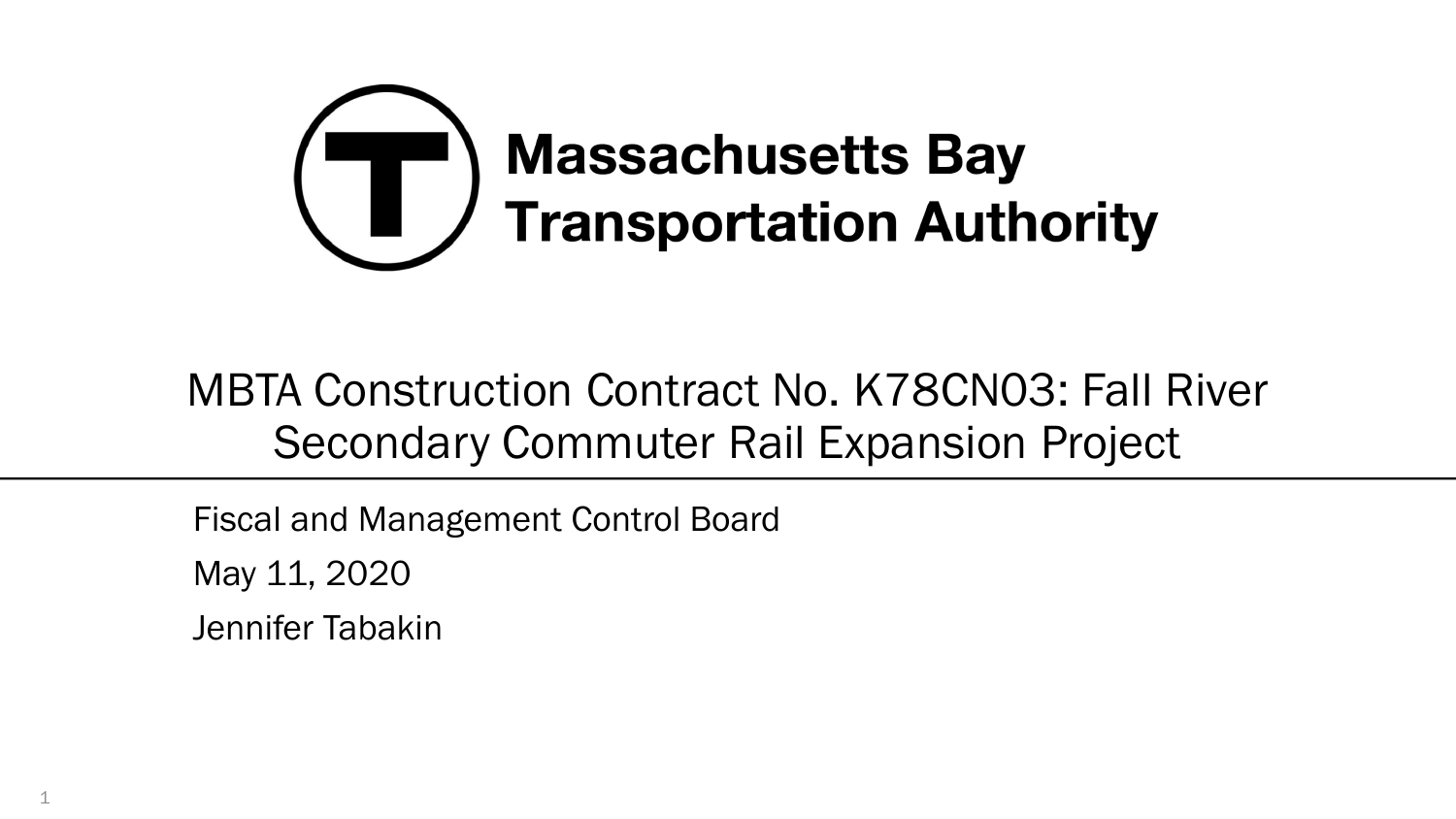### **Overview**

- Today's Board action will provide approval for the construction of upgrades to the Fall River Secondary.
- The Fall River Secondary is an existing freight line, which will be upgraded to allow for passenger service for Phase 1 of the South Coast Rail Commuter Rail Expansion Project.



*Rendering of the Fall River Depot Station*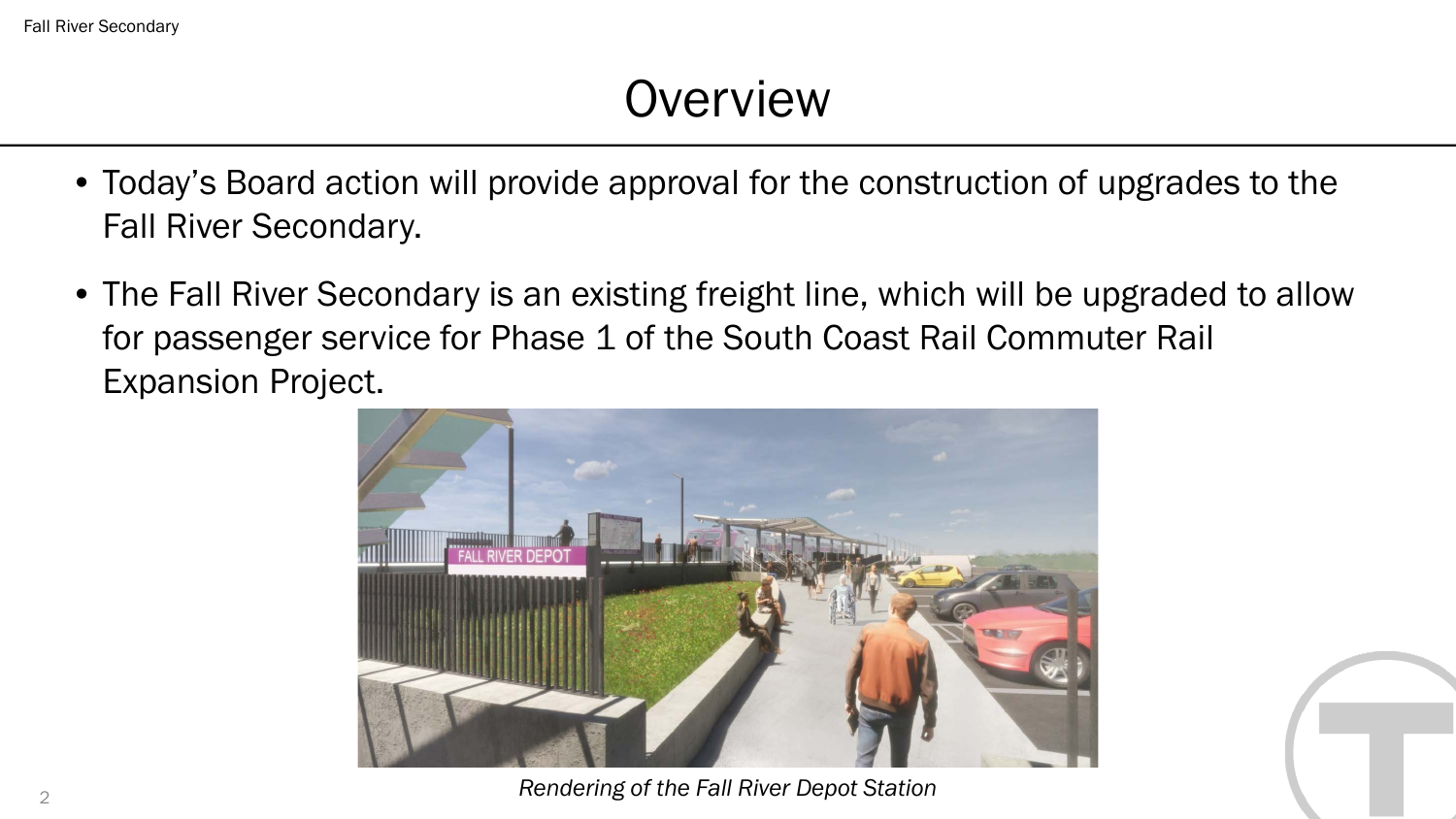#### Fall River Secondary

# Fall River Secondary

- 2 stations
- Weaver's Cove Layover Facility
- 1 overhead bridges
- 7 under-grade bridge
- 10 grade crossings
- 6 interlockings
- 12.1 miles of right of way



*Rendering of Freetown Station*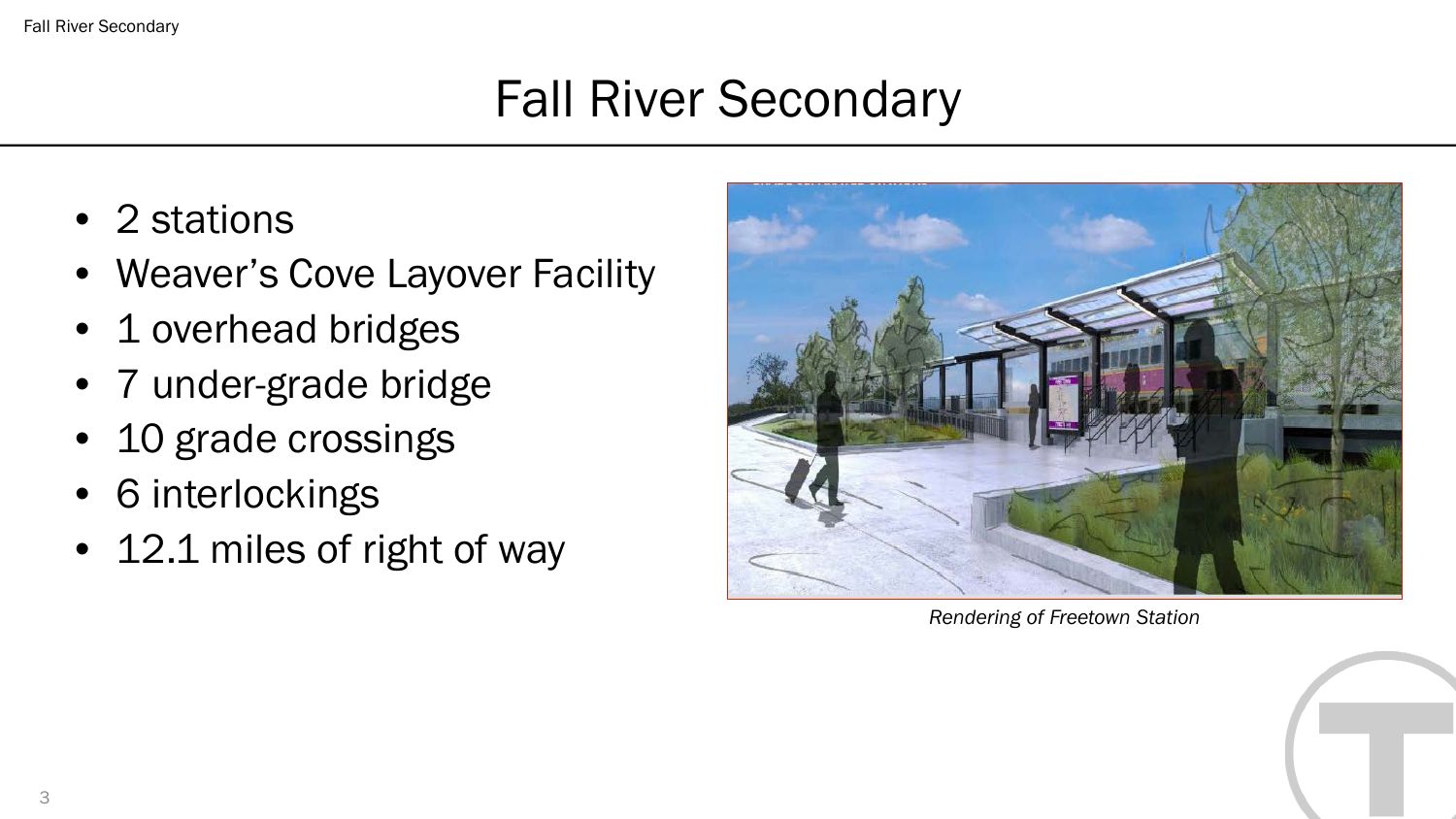Fall River Secondary

## Construction Procurement

Project advertised on February 14, 2020

Engineer's Estimate was \$165,253,140.95

Bid Opening on May 7, 2020

Six Bids were received

#### 1. \$158,975,000.00 Skanska DW White JV (Low Bidder)

- 2. \$163,967,871.00 White-Manafort JV
- 3. \$168,469,000.00 The Middlesex Corp.
- 4. \$170,928,000.00 Barletta Heavy Division, Inc.
- 5. \$191,754,031.00 Walsh-RCC, JV
- 6. \$217,208,603.50 Lane-Delta SCR JV

4